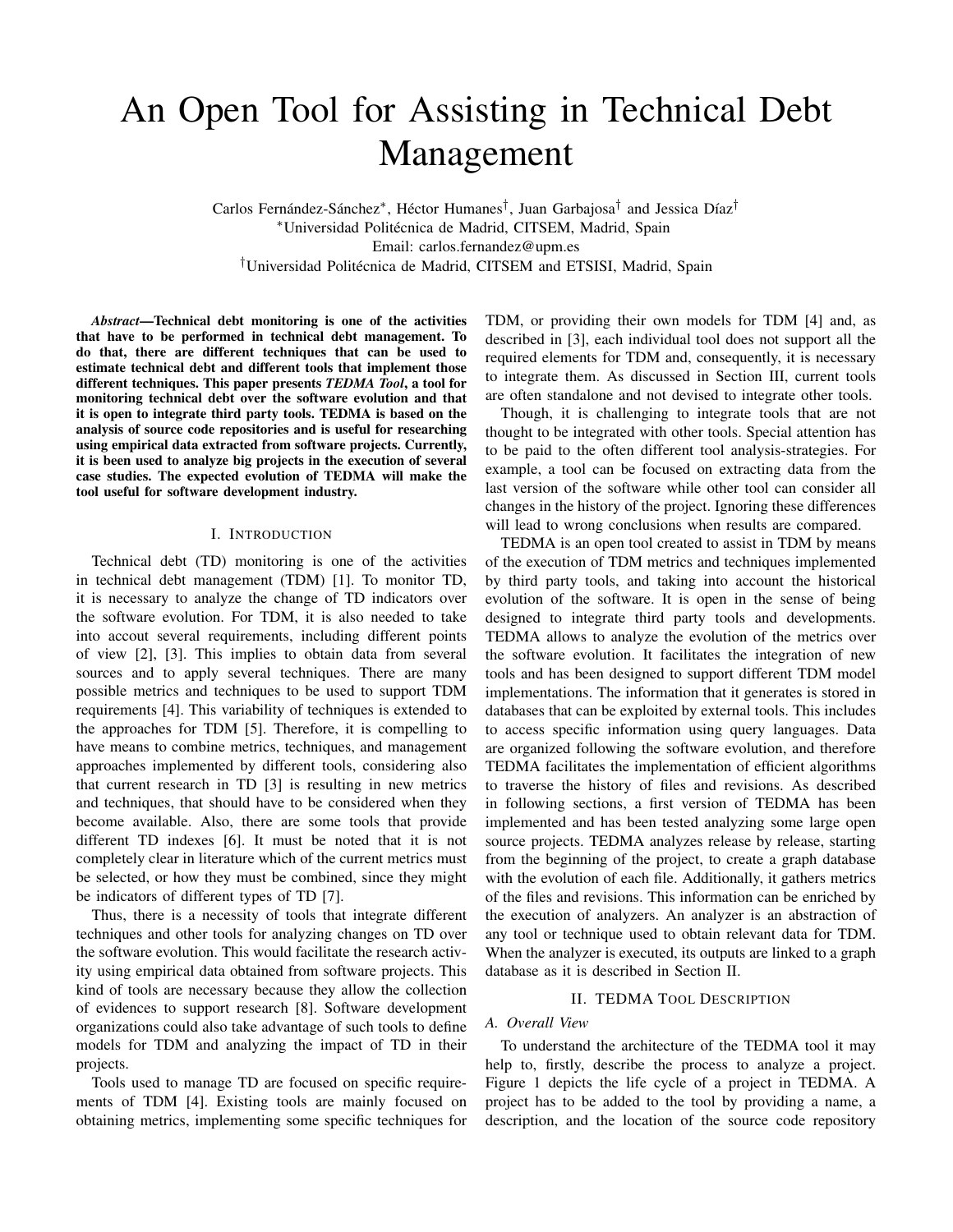

Fig. 1. Life cycle of a project in TEDMA



Fig. 2. Basic data structure

(local or remote). After that, the next step is to load the basic project data into the tool's database. This information is mainly source code data about changes in files over the software evolution. With this basic information, the project can be analyzed by any of the available analyzers. When new changes are uploaded to the repository, those changes can be loaded to the tool and analyzed. At any moment a project can be removed from TEDMA for releasing resources.

Figure 2 depicts how the information is stored in TEDMA. TEDMA stores information for each revision and for each file in each revision. For each file several metrics are stored. Example of metrics are basic size metrics of each file as size in bytes, number of lines, and, if the file has changed, the type and size of the change. Depending on the analyzers executed, different metrics can be stored. Each analyzer prescribes how its output is stored. For example, the current implementation of the PMD analyzer [9], one of the tools integrated, includes a problem for each file in which PMD detects problems.

Additionally, TEDMA ensures that any change or action over the files is considered just one time. This is important in merging revisions where changes could be considered twice if they are not carefully checked. Even when TEDMA is currently focused on file level, because of the flexibility of its data model, it can be extended to use other abstraction levels such as modules and methods. This flexibility facilitates the integration of tools focused on different types of TD as code TD and architectural TD.

### *B. Obtaining information from projects*

Currently, TEDMA can gather information about the evolution of each file in a project, and this information is mainly



Fig. 3. Evolution of the number of files with cyclomatic complexity issues in Apache Log4j 2 project

obtained from Git repositories [10], PMD [9] detected code smells, and Findbugs [11] detected problems. Both, PMD and Findbugs analyzers are limited to analyze Java projects. In the case of Findbugs, each release has to be compiled, so it is necessary to have installed additional tools to build the project, for example Maven and Gradle. Other metrics have been directly implemented, for instance, the probability of change and expected size of change as are defined in [7]. Data are collected for all the releases of the software so that metrics evolution can be analyzed.

Figure 3 shows the evolution of one metric: the number of files with at least a method with a cyclomatic complexity issue, as it is detected by the default PMD configuration in Apache Log4j 2 project. This type of time series provides information about how some problems are evolving in the analyzed projects. In this case, it seems that the project is getting more complex over time. This type of analysis can help to identify potential TD problems over the software evolution. Figure 3 is generated, in that case, using R [12] to generate the graphical representation from the data exported by TEDMA. R is a free software environment for statistical computing and graphics.

In the following sections it is explained how R has been also used for other purposes in TEDMA.

#### *C. Processing information from projects*

Currently, the TEDMA core components are already implemented. TEDMA is being used to analyze open source projects on GitHub that are widely used in the software development industry. Examples of already analyzed projects are Spring-Framework, Karaf, Log4j 2, Hbase, and Hadoop. Thanks to these analyses, and that projects are really large, it was possible to test the capabilities of TEDMA. In this sense, TEDMA has proved helpful to investigate metrics and models for TDM. It provides empirical data obtained from real projects used in the software development industry. The results of these analyses will be published separately.

The tool provides access to data at different abstraction levels that can be used together when needed. The most abstract level is the entity level (project, revision, file, change, etc.). At that level of abstraction, the programmer can manage all this concepts without thinking in the source code repository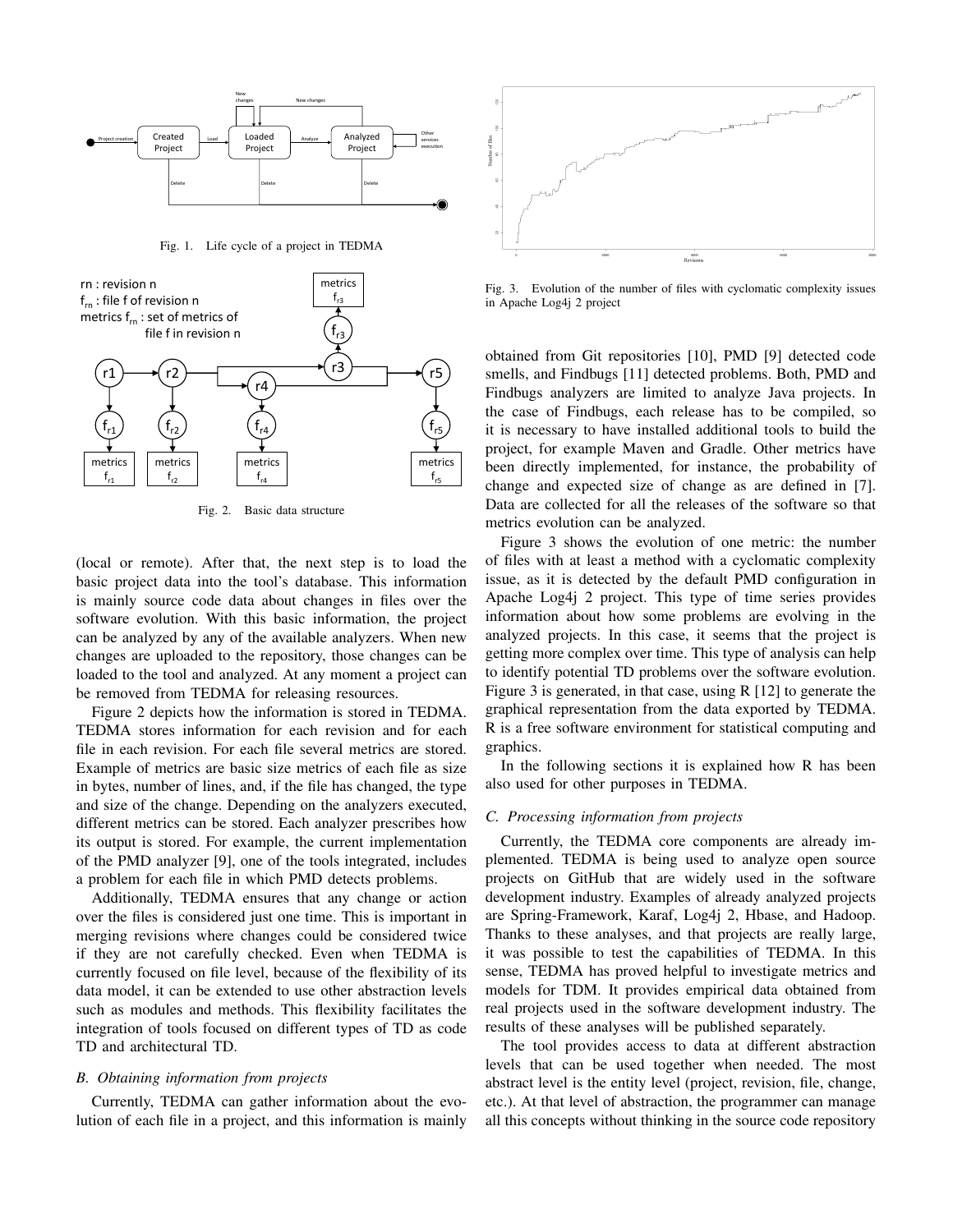

1. Git repositories currently supported. 2. Partially implemented. 3. Not yet implemented.

Fig. 4. Modules of TEDMA

or the database. If it is needed, the TEDMA API supports the direct usage of the Neo4j [13] API to manage the graph database and the JGit [14] API to manage the Git repository.

#### *D. How TEDMA is built*

In this section we describe the main modules of TEDMA(see Figure 4).

*1) Data Layer:* TEDMA uses several means to obtain and store projects data. The main data source is the source code repository. Currently, TEDMA only supports Git repositories. For each project, TEDMA clones the source code repository to be used in the whole life cycle of the project TDM.

After the source code repository, the most relevant data are stored is the graph database. For each project, TEDMA creates and maintains a graph database that represents the whole software evolution, including all the source files evolution. This graph allows to access the information following the evolution paths of the software. Therefore it can be traversed using releases, revisions, and files following any combination of the stored relationships of such nodes. In fact, the graph database acts as an index for the rest of the information. If any node requires large amount of data to be stored, an additional storage is used to avoid overcharging the graph with data that it is only required in specific analysis or reports. Additionally, it is planned to provide means to use third party data storage by including extensions for other data sources, for example, external metrics databases.

*2) Service Layer:* TEDMA provides a set of services that can be used in the TDM process. The first service is Data Loader. This service is in fact the service that incorporates a project to the tool to be analyzed.

The data analyzer service allows to implement and execute different analyzers in the projects. As it was said before, an analyzer is an abstraction of any tool or technique used to obtain relevant data for TDM. Analyzers can be implemented using Java and R. Currently, two analyzers are available to use PMD [9] and Findbugs [11] to analyze projects. Other metrics have been directly implemented, for instance, the probability of change and expected size of change as are defined in [7]. All these implementations were done to demonstrate TEDMA integration capacity.

The statistics service is based on the integration of R in the core of the TEDMA. This facilitates the usage of R scripts and incorporates all the power of R to perform statistical analysis over the collected metrics. Currently, only a basic version exists. R can be used into the TEDMA using two different approaches, Renjin [15] and Rserve [16].

Technical debt management models service addresses the goal of testing and developing TDM models that help decision making about TD. Models can be defined in Java or R languages. Currently, a model for TDM is implemented in R, but not completely integrated into TEDMA (the model will be published separately). To be used it is necessary to export project data from TEDMA using an adhoc export module, and after that, it is possible to use the model from R directly.

*3) Presentation Layer:* The reports service, which is not currently available, will be focused on the elaboration of automatic reports to show the results of the analyses. The reports will be oriented to different stakeholders roles needs.

The visualization service is in charge of showing dashboards and graphical representations of the results. It is related to the reports service but focused on interactive means of visualization of the information. This service is currently under development.

## *E. Integration of third party tools*

So that it can be extended, TEDMA provides one API to manage all the information stored in the Data Layer. The API allows to work with Git repositories using internally JGit [14]. The graph database is implemented using Neo4j [13]. The API provided by TEDMA uses internally Neo4j and it has different levels of abstractions that allow to work with files, revisions, projects, etc., including the usage of queries using CYPHER language. This provides a large flexibility when new extensions have to be created. If it is needed, the TEDMA API allows to use the Neo4j and JGit APIs directly. This API can be used to extend any of the services provided by TEDMA or implement new ones.

#### *F. TEDMA Tool Roadmap*

The great advantage of TEDMA is that it can be integrated with other tools to obtain metrics from many different sources. At the moment TEDMA is used to analyze projects with thousands of revisions and thousands of files in each revision. This demonstrates that the core of TEDMA is ready for the analysis of real software to extract metrics over their evolution. The next planned integration is with SonarQube to take advantage of the great number of metrics that this tool can obtain. Additionally, SonarQube is widely used in software development industry, so this integration will help to use TEDMA in any development environment where SonarQube is currently been used.

Summing up, in the next months it is planned to extend TEDMA to implement all the modules described in Figure 4. The next specific features that will be included in TEDMA are: i) support for SVN source code repository; ii) integration with SonarQube; iii) full integration of R; iv) visualization